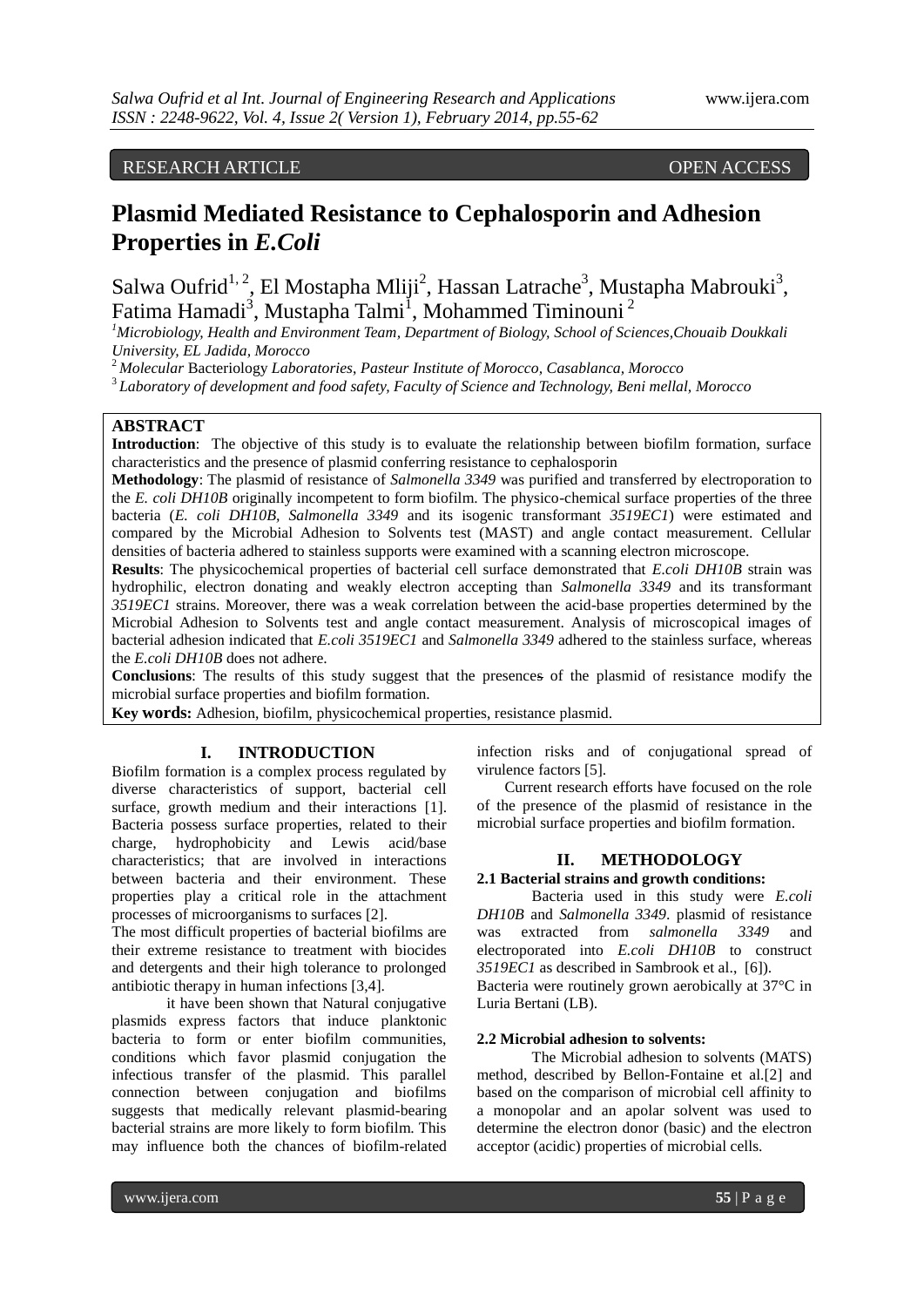Experimentally, bacteria were washed by a succession of three centrifugations (10 min with 4°C and 4000 G) and suspended to an optical density between 0.7 and 0.8 with 450nm (A 0) in plug PBS  $(pH = 7.2)$ . 2.4 ml of each bacterial suspension was vortexed for 60 s with 0.8 ml of the solvent. The mixture was allowed to stand for 15min to ensure complete separation of the two phases. The percentage of affinity to the solvent was subsequently calculated by the following equation:  $%$  % Affinité =  $(1-A/A<sub>0</sub>) \times 100$ .

Where  $A_0$  is the absorbance measured at 450nm of the bacterial suspension before mixing and A is the absorbance after mixing.

Measurements were made three times on independent cultures, and the average of 3 measurements was taken as the affinity for each solvent.

The following pairs of solvents were used: chloroform, an electron acceptor solvent, and hexadecane, an apolar solvent; and Ethyl acetate, a strong electron donor solvent, and decane, an apolar solvent. Due to the similar Lifshitz–van der Waals components of the surface tension in each pair of solvents, differences between the results obtained with chloroform and hexadecane, on one hand, and between Ethyl acetate and decane, on the other hand, would indicate the electron donor and electron acceptor character of the bacterial surface, respectively.

#### **2.3 Contact angle measurements:**

Measurements of contact angle and the energy properties of surface were carried out by using 3 solvents:

- Distilled water
- Diiodométhane (ALDRICH<sup>®</sup> 99%)
- Formamide (SIGMA $\mathbb{R}$  ~ 100%).

The Lifshitz van der Waals *(γ<sup>Lw</sup>*), electrondonor *(γ-)*, and electron-acceptor *(γ+)*, components of the surface tension of bacteria (B) were estimated from the approach proposed by van

Oss et al. [7]. The pure liquid (L) contact angles (□) can be expressed as:  $Cos\theta = -1+2(\gamma B \text{ LW.}\gamma L)$ LW) $1/2/\gamma L + 2(\gamma B + \gamma L - 1)/2/\gamma L + 2$  ( $\gamma B - \gamma L + 1/2/\gamma L$ 

#### **2.4 Scanning Electron Microscopy:**

The samples with adhered cells was dried with free air, metalized and observed using scanning electron microscopy (SEM). All SEM images were processed with subroutine program developed in Mathlab $\Box$  to determine the percentage of glass surface covered by the cells. We use a development algorithm identifying the boundaries in image, based on some mathematical methods, exploring also image to detect edges and using statistical functions to calculate mean and standard deviation.

#### **III. RESULT**

**3.1 Hydrophobicity:** 

We investigated the physicochemical surface properties of the three bacterial strains (*Salmonella 3349*, *DH10B* and transformant *3519EC1*) by the microbial adhesion to solvents test (MATS). The biofilm deficient *DH10B* strain was very hydrophilic due to its low affinity to apolar solvents, hexadecane and Decane (Fig 1). The *salmonella 3349* and the transformant *3519EC1* strains were hydrophobic because of their high affinity to apolar solvents (hexadecane and Decane). These results suggest that presence of the plasmid is responsible for the modification of the hydrophobicity of *E.coli DH10B*.

### **3.2 Electron donor / acceptor properties:**

The higher affinity of cells surface for chloroform (acidic solvent) than for hexadecane (apolar solvents) indicates that the cell surface is electron donating. Based on this comparison; our results (Table 1 and Fig 2) show that the *DH10B* has a pronounced electron donor character. For *Salmonella 3349* and transformant *3519EC1*, the affinity to chloroform is slightly higher than to hexadecane.

**Table1:** Electron acceptor character of E. coli DH10B, Salmonella 3349 and 3519EC1 transformant

|                    | Electron/donor character (%) |                     |                 |  |  |
|--------------------|------------------------------|---------------------|-----------------|--|--|
| Concentration (ul) | E. coli DH10B                | 3519EC1transformant | Salmonella 3349 |  |  |
| 100                | 68.94                        | 38.88               | 43.31           |  |  |
| 300                | 72,25                        | 27.27               | 21.25           |  |  |
| 500                | 75.94                        | .68                 | 6.69            |  |  |
| 700                | 76.97                        |                     | 0.64            |  |  |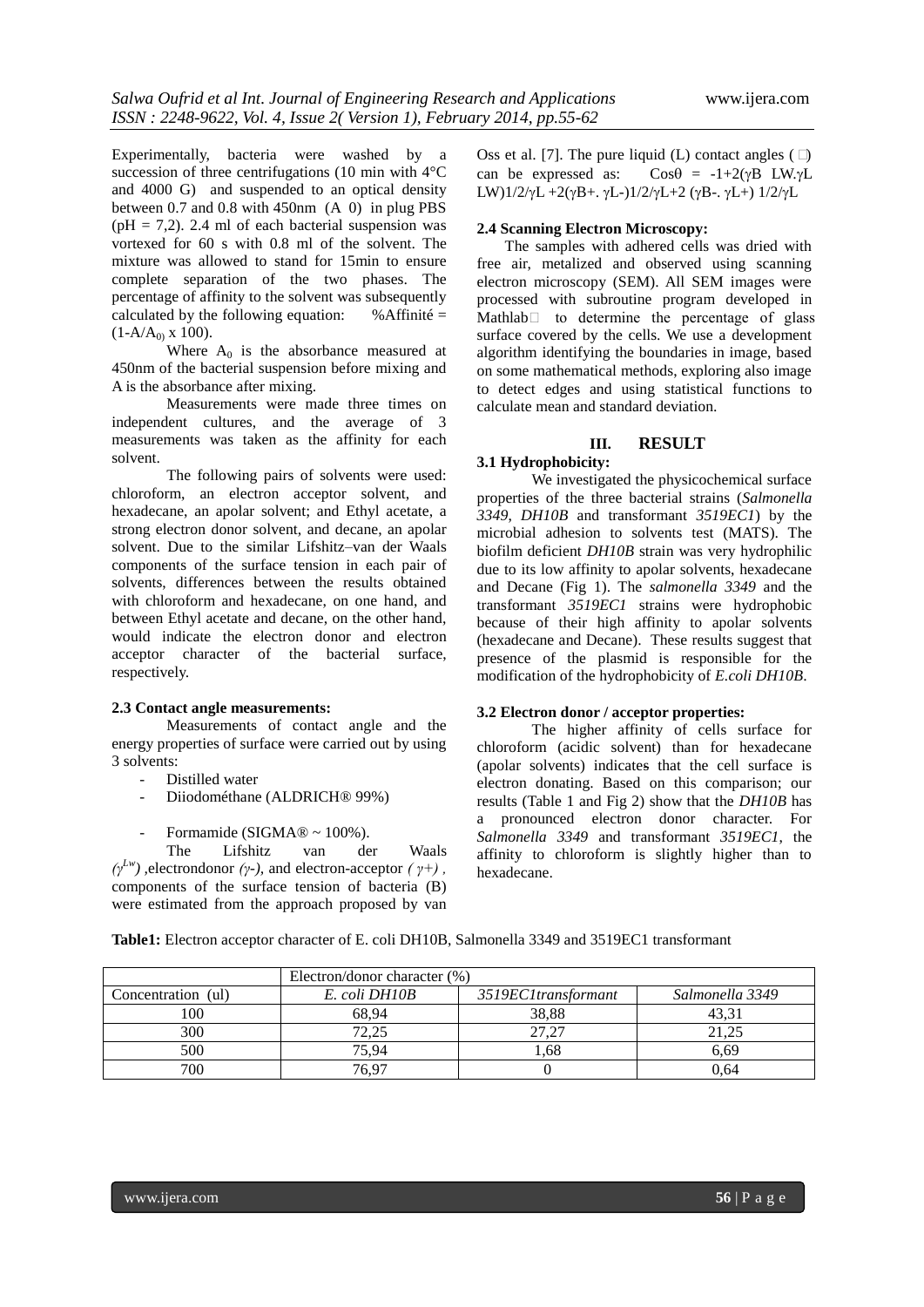

**Figure 1:** Cell surface hydrophobicity of *E.coli DH10B* strains, the transformant *3519EC1* and *Salmonella*  .

| <b>Table2:</b> Electron acceptor character of E. coli DH10B. Salmonella 3349 and 3519EC1 transformant |  |  |
|-------------------------------------------------------------------------------------------------------|--|--|
|-------------------------------------------------------------------------------------------------------|--|--|

|                    | Electron/acceptor character (%) |                |                 |  |  |
|--------------------|---------------------------------|----------------|-----------------|--|--|
| Concentration (ul) | E. coli DH10B                   | <i>3519EC1</i> | Salmonella 3349 |  |  |
| 100                | 34.9                            | 15,86          | 10.54           |  |  |
| 300                | 22.6                            |                |                 |  |  |
| 500                | 21.4                            |                |                 |  |  |
| 700                |                                 |                |                 |  |  |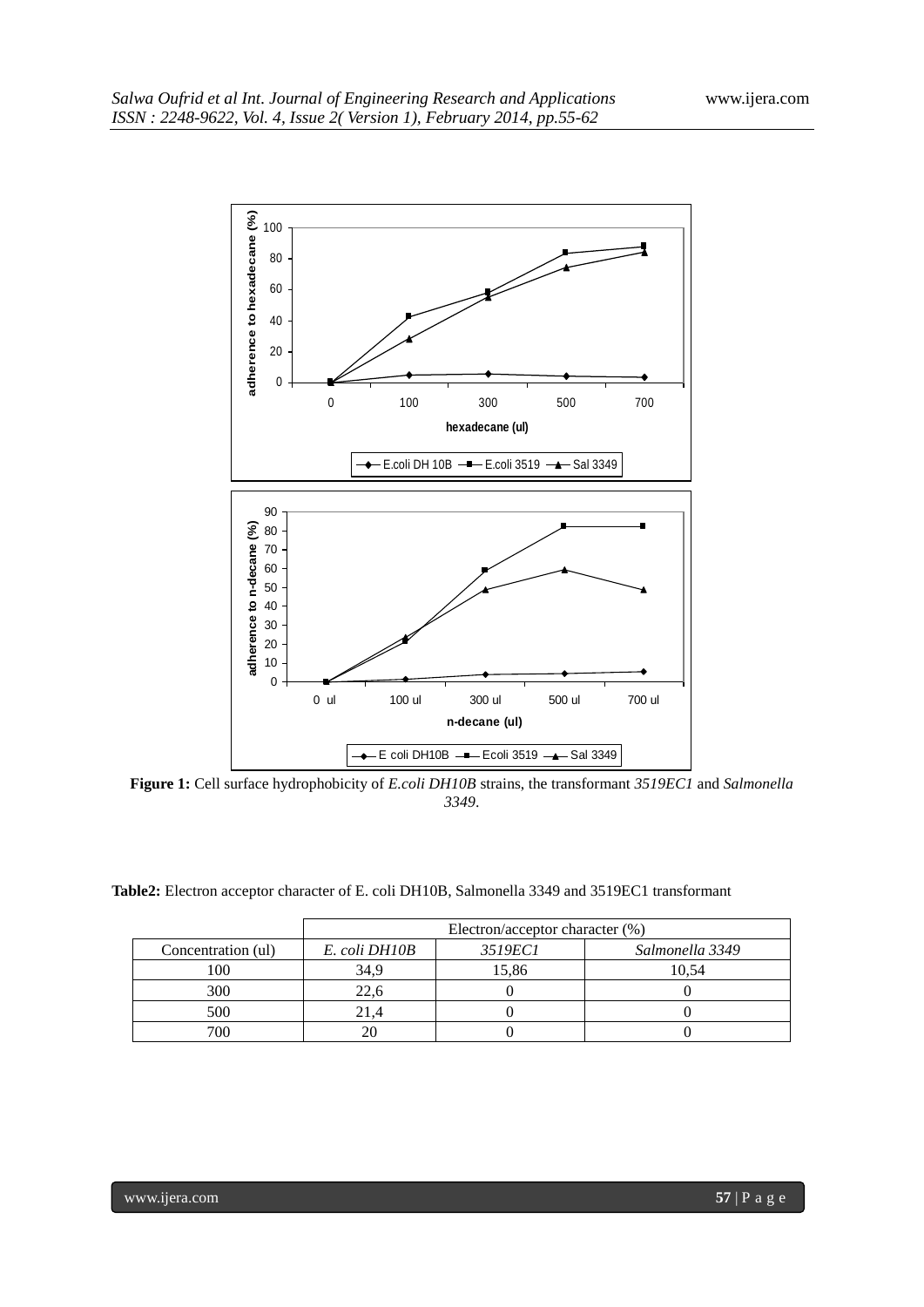

 $(2-3)$ 

**Figure 2**: Comparison of the adhesion of chloroform (acidic solvent) with hexadecane (apolar solvents), for *E.coli DH10B* strains (2-1), *E.coli 3519EC1* transformant (2-2) and *Salmonella 3349* (2-3).

The Results of the electron acceptor properties of cell surface of *E. coli DH10B*, *Salmonella 3349* and transformant *3519EC1* are presented in Table 2 and Fig 3. The *E.coli DH10B* strain has an electron acceptor character, demonstrated by a greater affinity to ethyl acetate (basic solvent) than to decane (apolar solvents). It is

noted that the electron-donor character of the DH10B is much higher than the electron-acceptor character.

At concentration 100 ul, the affinity of the two strains *Salmonella 3349* and transformant *3519EC1* is slightly higher with decane than with ethyl acetate. This shows that the two strains were electron acceptor at this concentration. For other concentration no electron acceptor character was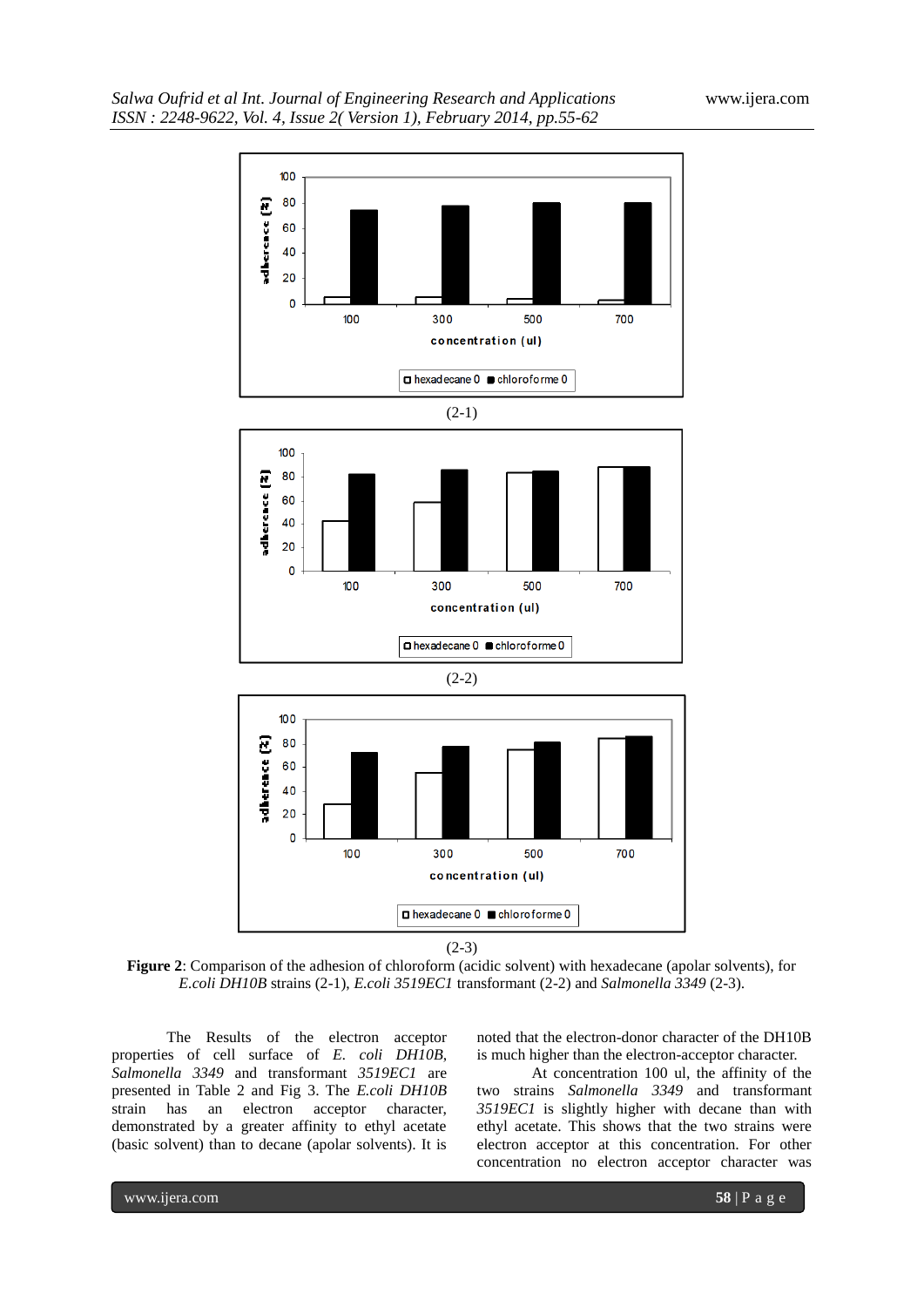observed on the two strains. The difference between the result observed on *E coli DH10B*, *Salmonella 3349* and transformant *3519EC1*, confirms that the

presence of the plasmid of resistance modifies the properties of adhesion of the bacteria.



(3-3)

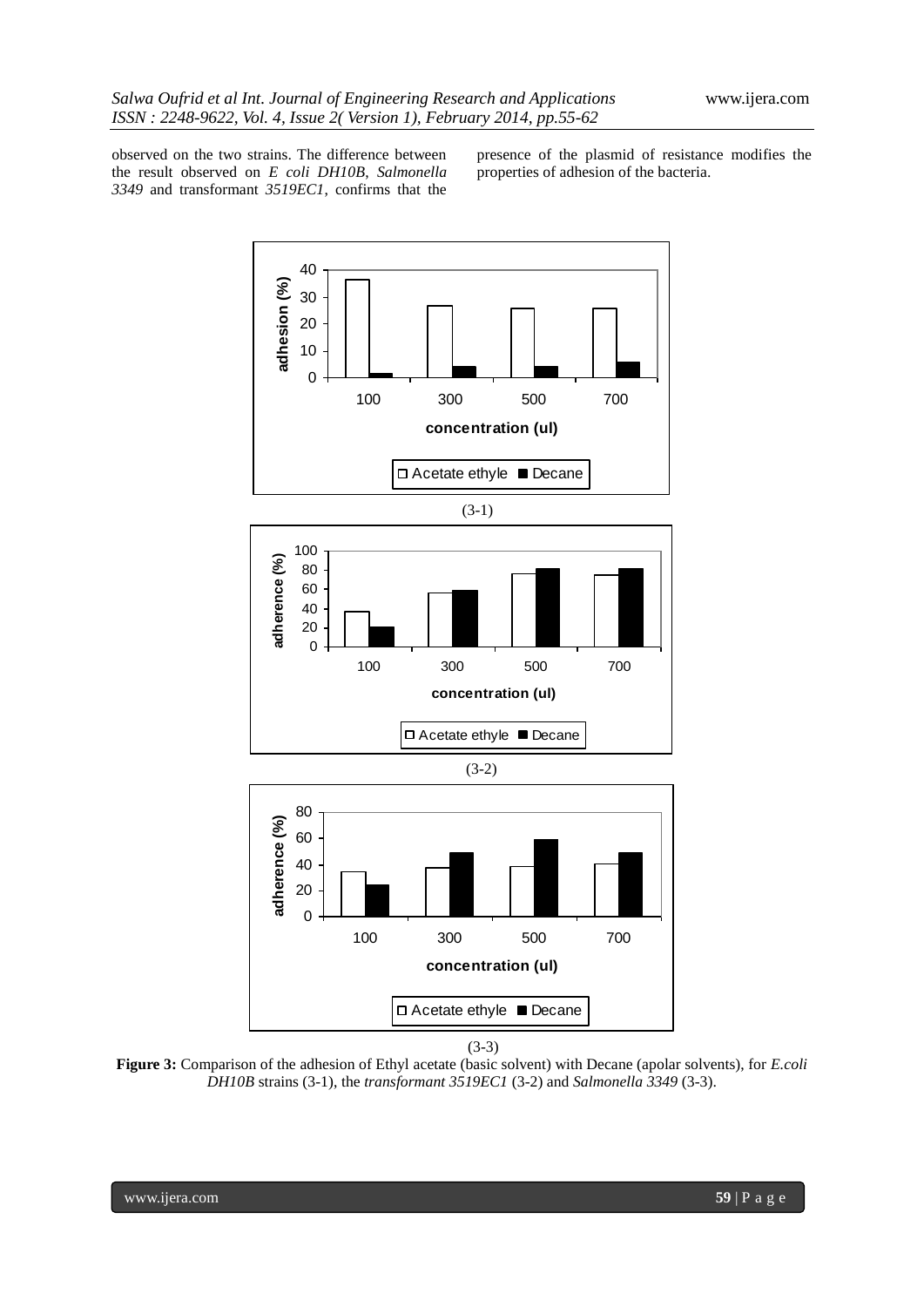#### **3.3 Contact angle measurements**

The values of the contact angles with the different liquids and surface energy components for the *E coli DH10B*, *Salmonella 3349* and transformant 3519EC1 are presented in Table3.

The contact angle measurements show that the *E coli DH10B* surface is hydrophilic while the

*Salmonella 3349* and transformant *3519EC1* are hydrophobic. This hydrophobicity is in accordance with the higher adhesion to hexadecane of these strains.

It is noted that the electron-donor component of the *DH10B* is much higher than the electron-acceptor component.

**Table 3:** Contact angles (in degrees) and surface energy components (in millijoules per square meter) of E. coli DH10B, Salmonella 3349 and 3519EC1 in water, formamide and diiodomethane

|                 | Contact angles $(°)$ |                 | Surface energy components $mJ/m2$ |      |      |     |      |        |
|-----------------|----------------------|-----------------|-----------------------------------|------|------|-----|------|--------|
| Bacteria        | Water                | Formamide       | Diiodomethane                     | ,LW  | AB   |     |      | .Total |
| E. coli DH10B   | $22,13\pm0.8$        | $40.37 \pm 2.2$ | $85.7 \pm 1.4$                    | 14,7 | 38.3 | 5.8 | 62.8 | 53     |
| 3519EC1         | $34.97 \pm 1.2$      | $57.24 \pm 2.4$ | $72.3 \pm 0.7$                    | 21.6 | 8.2  | 0.2 | 69.3 | 29.8   |
| Salmonella 3349 | $19,24 \pm 1,2$      | 55,92 $\pm$ 0.8 | $67.43 \pm 0.6$                   | 24.3 | 0.7  |     | 88.6 | 25     |

*<sup><i>Y*</sup> LW: the Lifshitz-van der waals component. *<sup>Y</sup>* <sup>AB</sup>: the Lewis acid-base component. *<sup>Y</sup>* : the Lewis electron donor. *<sup>r*+</sup>: the Lewis electron acceptor. *<sup>r*</sup> <sup>Total</sup>: the total surface energy

### **3.4 Scanning Electron Microscopy:**

The images obtained by Scanning Electron Microscope (Figure 4) showed that the transformant (*E.coli 3519EC1*) and *Salmonella 3349* adhered to the stainless surface, but the *E.coli* 

*DH10B* do not adhere. The results obtained by our program are shown in Table 4 confirming the observation made on the images in Fig 4.

**Table 4:** Results of subroutine program in Mathlab □ giving a number of bacterial and occupied surfaces by E. coli DH10B, Salmonella 3349 and 3519EC1

| MEB Image           | Number of adhering | Surface of bacteria | Total surface | $\frac{0}{0}$<br>surface |
|---------------------|--------------------|---------------------|---------------|--------------------------|
|                     | <b>bacteria</b>    |                     |               | microorganism occupation |
| E.coli DH10B        |                    |                     | 75012         | 0%                       |
| Transformant3519EC1 | 86                 | 20640               | 75012         | 27.51%                   |
| Salmonella 3349     | 10                 | 33000               | 75012         | 44%                      |



 $(4-1)$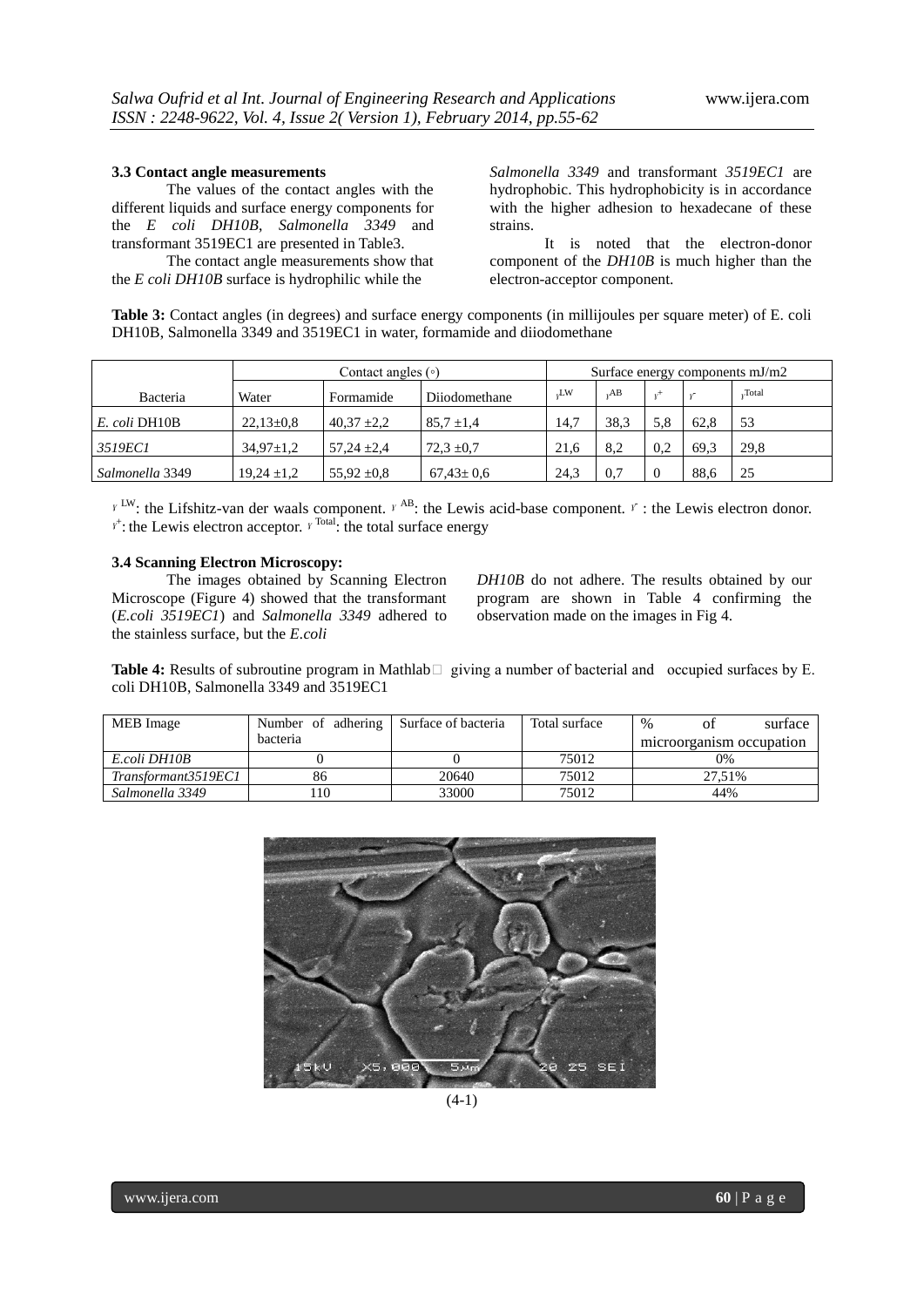

 $(4-2)$ 



**Figure 4**: Scanning electron photomicrograph of *E.coli DH10B* (4-1), the *transformant* 3519EC1 (4-2) and *Salmonella 3349* (4-3).

# **IV. DISCUSSION**

Microbial surface properties are considered to play a major role in interactions between bacteria and their environment, especially in the field of adhesion to a substrate [8]. This phenomenon depends on electrostatic, van der Waals and Lewis acid/base characters of both substrates and cells [9]. The present study of the modifications induced in the Microbial surface properties shows that this parameter is altered in bacteria with plasmid conferring resistance to cephalosporin.

According to the result obtained by the microbial adhesion to solvents test, The *E.coli DH10B* was very hydrophilic. This hydrophilic property of *E.coli* has previously been obtained by other reports using different methods [10-15].

Surface hydrophobicity of bacteria with or without plasmids showed that the presence of the Rplasmid modify the hydrophobicity. Ferreiros & Criado [16] found that different R-plasmids can induce significant variations that depend on the

carrier bacteria and on the method employed by measuring hydrophobicity. Similar results were obtained with Shinz,[17]. He found that some R-

plasmids produce significant variations in adherence and/or hydrophobicity but that these variations show no quantitative or qualitative correlation [17].

Scanning electron microscopy photographs revealed that the presence of the R-plasmid altered the adhesion capacity of the transformant (*E.coli 3519EC1*); this strain showed more adherence characteristics than the *E.coli DH10B*. Many works showed that strains containing plasmids adhered better than similar strains without plasmids[18,19]. Previous studies have shown that the presence of ESBL-encoding plasmids alters the basal adhesion capacity of the recipient strain, and cured strains adhered more than the parental strains [20]. Gallant et al. noted that the presence of a TEM-1-encoding plasmid causes defects in adherence and biofilm formation by *Pseudomonas aeruginosa* [21].

The mechanisms by which R-plasmids alter hydrophobicity and adherence are not clear, but they may code for the production of different surface components on bacteria.

In this study, the correlation between acidbase properties determined by MATS and CAM was very weak. This result was in agreement with the previous works of Fatima Hamadi [22], it showed